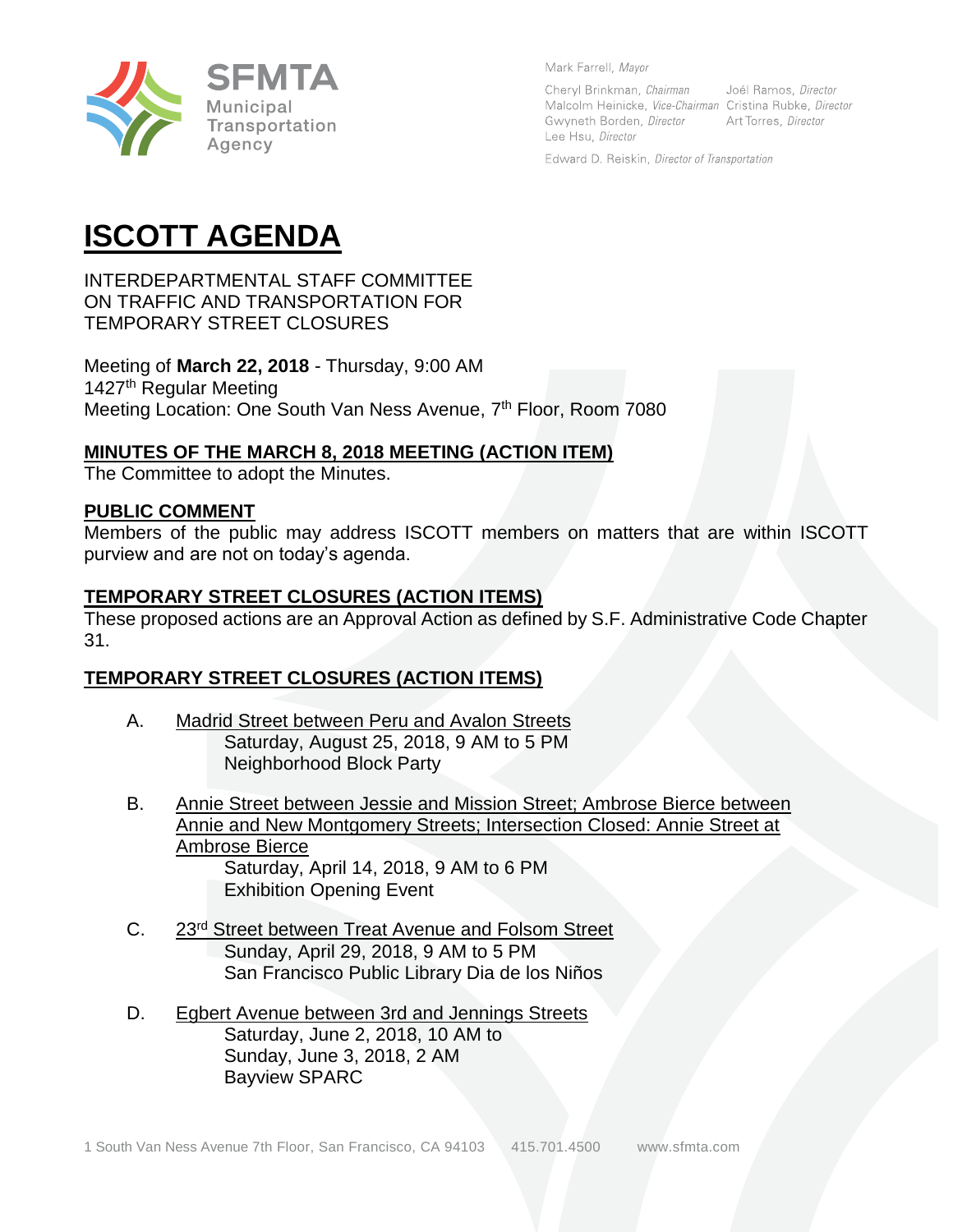- E. Jefferson Street between Hyde Street and Westerly Terminus Friday, September 28, 2018, 5 PM to Saturday, September 29, 2018, 3 PM 23rd Annual Alcatraz Invitational Swim
- F. Jefferson Street between Hyde Street and Westerly Terminus Saturday, December 1, 2018, Noon to 11:59 PM South End Rowing Club Holiday Party
- G. 12th Street between Bernice and Harrison Streets Sunday, April 29, 2018, 7 AM to Monday, April 30, 2018, Noon Eagle 5<sup>th</sup> Anniversary
- H. 22<sup>nd</sup> Street between Valencia and Mission Streets; Bartlett Street between 21<sup>st</sup> and 22<sup>nd</sup> Street; Intersection: Bartlett Street at 22<sup>nd</sup> Street with the exception of northbound Bartlett Street traffic turning West Thursday, April 5, 2018 to Thursday, December 27, 2018 1 PM to 9:30 PM EACH THURSDAY Mission Community Farmers' Market
- I. Julian Avenue between  $14<sup>th</sup>$  and  $15<sup>th</sup>$  Streets Thursday, May 10, 2018, 10 AM to Friday, May 11, 2018, 1 AM Corporate Party at The Armory
- J. 19th Street between Dolores and Guerrero Streets Saturday, April 14, 2018, 9 AM to 1 PM **and**

24<sup>th</sup> Street between Folsom and Bryant Streets; Harrison Street between 23<sup>rd</sup> and 25th Streets; Intersections: Folsom, Harrison, Alabama, and Florida Streets at 24th Street (Local Access Allowed for Treat, Alabama and Florida Streets) Saturday, April 14, 2018, 9 AM to 7 PM

Cesar Chavez Holiday Festival and Parade Staging

K. Fillmore Street between Jackson and Eddy Streets; Washington Street between Webster and Steiner Streets; Clay Street between Steiner and Webster Streets; O'Farrell Street between Steiner and Fillmore Streets; Intersections: Ellis, Wilmot, O'Farrell, Washington and Clay Streets at Fillmore **Street** 

Saturday, June 30, 2018, 12:01 AM to Sunday, July 1, 2018, 11:59 PM 34th Annual Fillmore Jazz Festival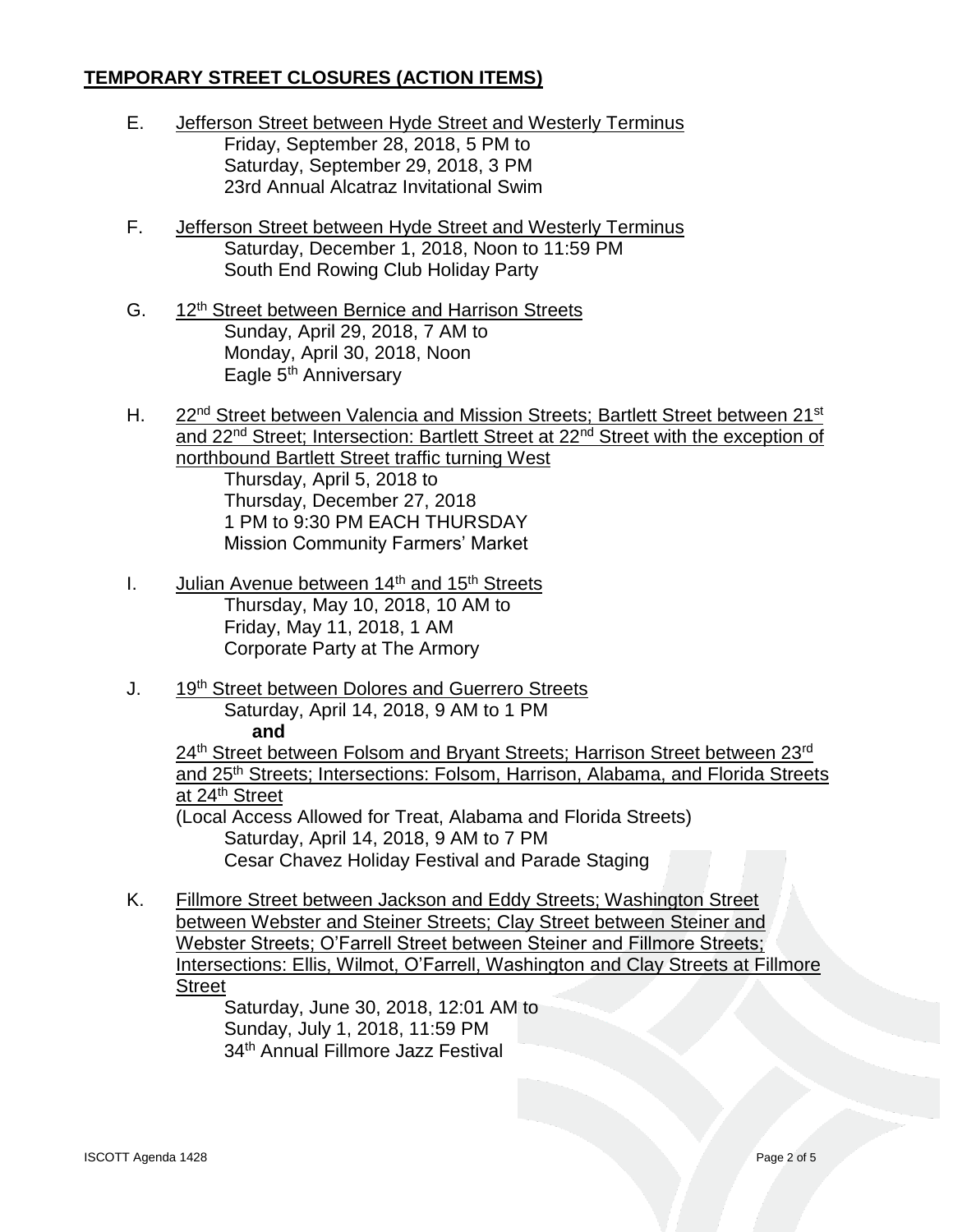$L.$ 4<sup>th</sup> Street (westernmost traffic lane only) between Minna and Howard Streets Monday, April 16, 2018, 5:30 AM to Friday, April 20, 2018, 4 PM RSA Conference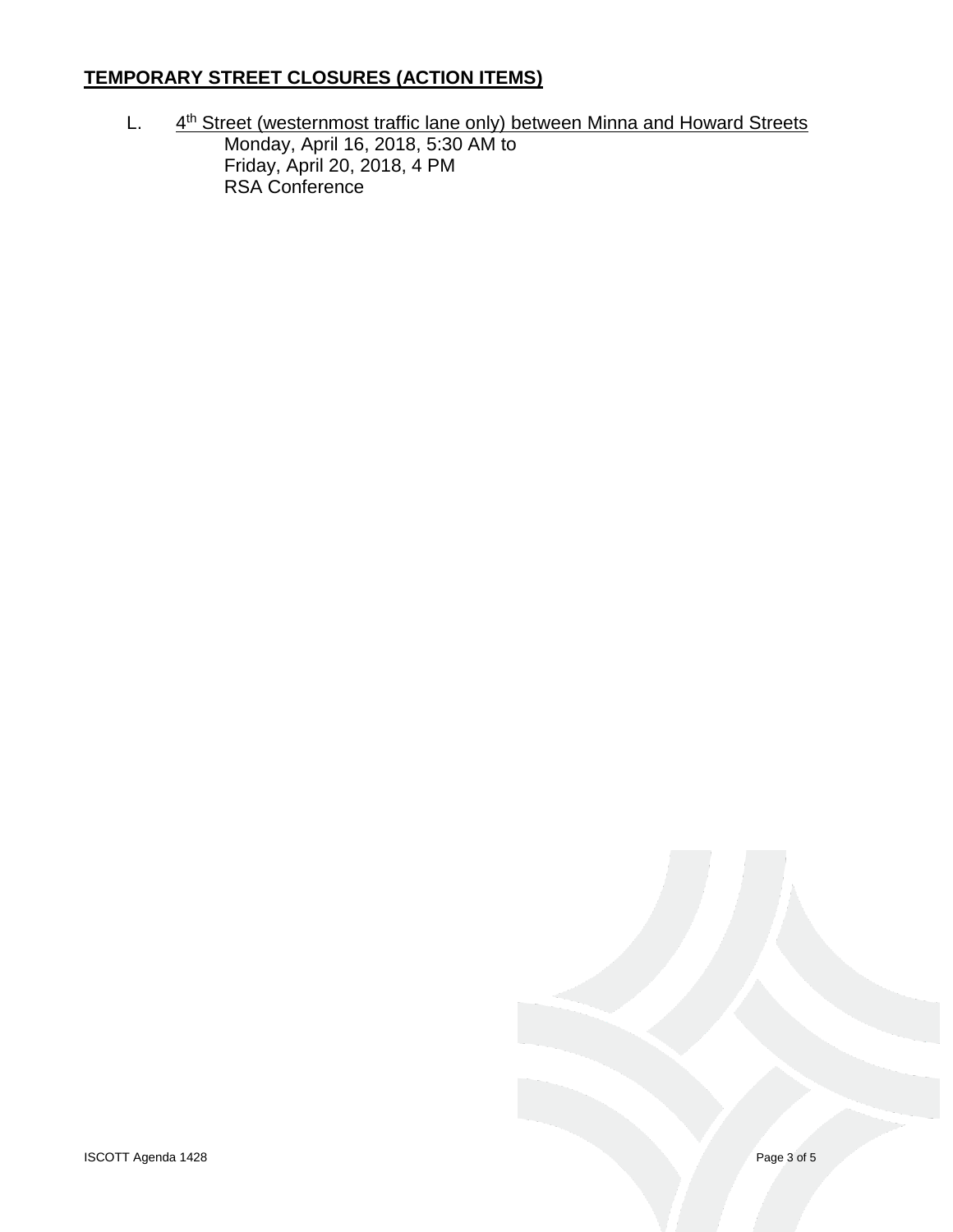M. Northbound Embarcadero between Broadway and 2<sup>nd</sup> Street; Southbound Embarcadero between Broadway and Bryant Street; King Street between 2nd and 3rd Streets; Steuart Street between Howard Street and southerly terminus; Howard Street between The Embarcadero and Spear Street (Local Access Allowed for Howard and Steuart Street closures)

Sunday, July 29, 2018, 12:01 AM to 2:45 PM

**AND**

Folsom Street between The Embarcadero and Spear Street; Spear Street between Folsom and Harrison Streets; Harrison Street between Spear and Main Streets; Main Street between Harrison and Bryant Streets; Bryant Street between Main Street and The Embarcadero

Sunday, July 29, 2018, 6:30 AM to 10 AM

**AND**

Steuart Street between Mission and Howard Streets

Sunday, July 29, 2018, 7 AM to 9:15 AM

**AND**

The Embarcadero between Broadway and Powell Street; Jefferson Street between Powell Street and westerly terminus; Van Ness Avenue between North Point and Muni turnaround; Marina Boulevard (Westbound lanes Only) between Laguna and Lyon Streets; El Camino Del Mar between Presidio Entrance and 27<sup>th</sup> Avenue; 26<sup>th</sup> and 27<sup>th</sup> Avenues between El Camino Del Mar and Fulton Street; Lake Street between 26<sup>th</sup> and 27<sup>th</sup> Avenues; Fulton Street between 27th and 25<sup>th</sup> Avenues; Haight Street between Stanyan and Buchanan Streets; Scott Street between Haight and Waller Streets; Waller Street between Scott and Buchanan Streets; Buchanan Street between Haight and Market Streets; Hermann Street between Buchanan and Laguna Streets; Duboce Avenue between Market and Guerrero Streets; Guerrero Street between Market and 16<sup>th</sup> Streets; 15<sup>th</sup> Street between Guerrero and Harrison Streets; Harrison Street between 15<sup>th</sup> and 16<sup>th</sup> Streets; 16<sup>th</sup> Street between Guerrero and Wisconsin Streets; Florida and Wisconsin Streets between 16<sup>th</sup> and 17<sup>th</sup> Streets: 17<sup>th</sup> Street between Florida and Mississippi Streets: Mississippi Streets between 17<sup>th</sup> and Mariposa Streets; Mariposa Street between Mississippi and Indiana Streets; Indiana Street between Mariposa and 22<sup>nd</sup> Streets; 22<sup>nd</sup> Street between Indiana and 3<sup>rd</sup> Streets; 3<sup>rd</sup> Street between 20<sup>th</sup> and 22<sup>nd</sup> Streets; 20<sup>th</sup> Street between 3<sup>rd</sup> and Illinois Streets; Illinois Street between 20<sup>th</sup> and Mariposa Streets: Terry Francois Boulevard between Illinois and 3rd Streets; 3rd Street between Terry Francois Boulevard and King Streets; Intersections: Powell, Mason, Taylor, Jones, Leavenworth and Hyde Streets at Jefferson Street; Stanyan, Shrader, Cole, Belvedere, Clayton, Central, Lyon, Baker and Broderick Streets at Haight Street;

NOTE: Valves allow vehicle traffic across 26<sup>th</sup> and 27<sup>th</sup> Avenues on all streets with the exception of Lake Street:

Streets will open as the runners clear the route

Sunday, July 29, 2018, 12:01 AM to 2:45 PM San Francisco Marathon